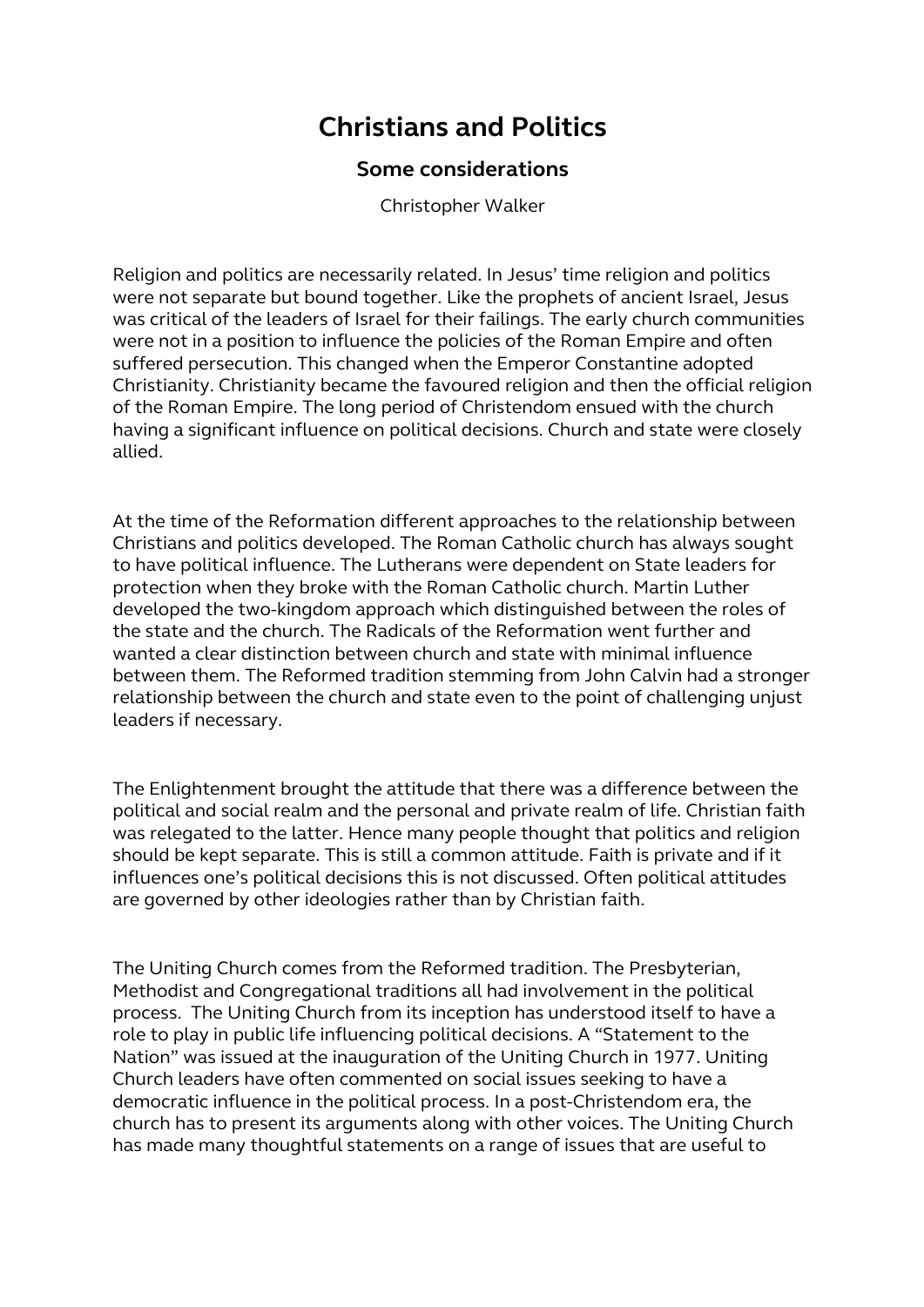consult. Most of these can helpfully be found in the book, *For a World Reconciled, Justice Statements from the Uniting Church 1977-2015.*

Uniting Church people are not Lutherans with their two-kingdom approach, not Baptists with their separation of church and state, nor Roman Catholics and Anglicans who assume they have a place in the political realm. Our theology is informed by Calvin and Wesley. Both of them were concerned about political issues such as refugees, prison reform and slavery. As Christians we should have a particular concern for 'the least' and using money for the well-being of others not just for ourselves and for the already rich and powerful. Jesus spoke about this and warned about the misuse of money in failing to care for others. This has implications for political and economic policy.

While many do not recognize it, Uniting Church theology continues to be informed by Calvin and Wesley and more recently by Reformed theologians notably Karl Barth and Jürgen Moltmann. Our context is different to Latin America but there is rightly an influence from Liberation theology approaches which emphasize that we should be on the side of the poor and oppressed, such as in relation to our Indigenous people. Similarly, liberation theologies from a feminist, black or Asian perspective have had an influence calling us to recognize discrimination and listen to all voices in our Uniting Church consensus decision making processes. We are a multicultural church that affirms the place of women in every area of the church's life.

Our Christian faith, particularly as Uniting Church people, should influence how we make decisions in every aspect of life including politics. It is a mistake to distinguish between the personal and the political with our faith not influencing the latter. Pentecostals may tend to do that but it is not appropriate. It is helpful to discuss issues and seek to discern what might be more in line with God's will for our society.

There is no clear position on Christians' political responsibilities. Nevertheless, our faith and discipleship should influence our political views and values and shape how we vote. It is a matter of looking to what the implications of different policies are and the kind of society we want. If we want Australia to be more like the kingdom of God, then we should consider the implications of policies with the following questions in mind: how will they impact 'the least', will they move us towards a more compassionate society, will they be fair for all people, will people be enabled to contribute according to their abilities, will they show we care for people in other countries and not just our own, will they be in accord with international standards especially as recommended by the United Nations?